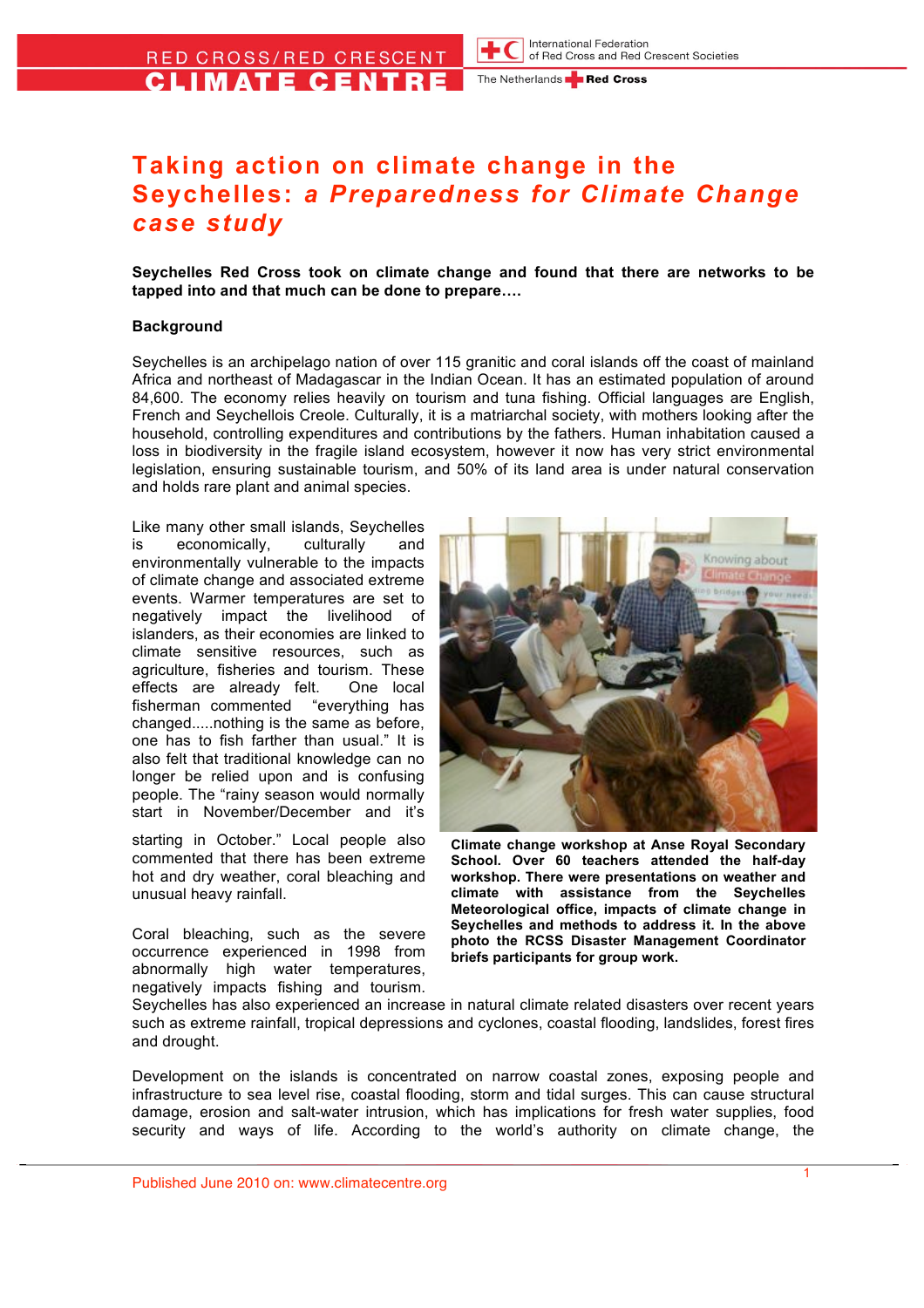Intergovernmental Panel on Climate Change (IPCC), sea levels have been rising at a rate of 1.8 mm per year from 1961 to 1993 and increased to 3.1 mm/yr from 1994 to 2003. The IPCC report also found global temperatures have increased by an average 0.74°C over the last 100 years (1906-2005). We are locked into a certain amount of warming and subsequent impacts, regardless of how much we reduce our emissions, because greenhouse gases stay in the atmosphere for decades. For this reason adaptation to reduce impacts of the changes will be necessary.

## **The project**

With the aim of strengthening risk reduction measures and preparing for the challenges of climate change, the Red Cross/Red Crescent (RC/RC) Climate Centre launched the Preparedness for Climate Change Programme (PfCC) with financial support from the Dutch Government. The aim of the programme was for Red Cross and Red Crescent (RC/RC) National Societies in countries particularly vulnerable to climate change, to gain a better understanding of climate change and its impacts and to identify country-specific adaptation measures inline with risks.

The Seychelles Red Cross Society (SRCS) was one of the thirty-nine countries to participate in the programme between 2006 and 2009, which gave participants the option of undertaking any number of the following four steps:



**Presentation on climate change by Seychelles Red Cross at the launch of the Climate Change Background Document. The document investigates the implications climate change has for the work of Red Cross. An educational brochure summarises this document.** 

- 1. Organizing a workshop on the risks of climate change for RC/RC staff
- 2. Assessing the risks of climate change in the country and the priorities and programmes of the national society through a background document
- 3. Capacity building for climate resilient RC/RC programmes through exchanging experiences with other national societies and partners in a regional workshop on climate change and disaster risk reduction
- 4. Developing climate change resilient plans and RC/RC programmes and mobilizing resources

The SRCS decided to undertake the programme because climate change was highlighted in the International Federation of Red Cross and Red Crescent's 2010 strategic plan, especially climate change in relation to natural disasters and vulnerability. Moreover the "SRCS is also well respected within the community, and seen as an important contributor towards creating climate change awareness in the community."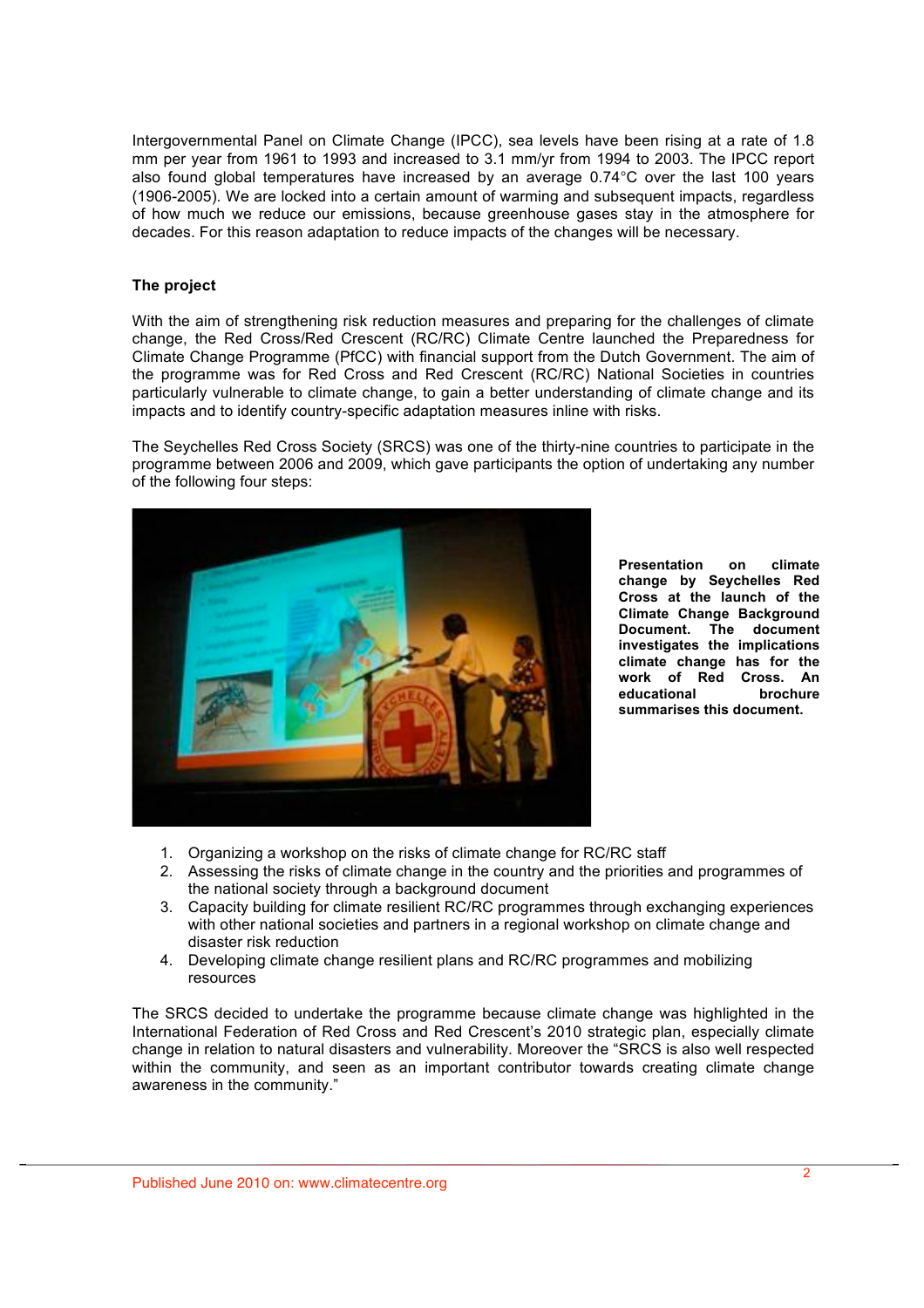SRCS completed all stages of the programme and the key areas they identified for action were 1) Coastal erosion from sea level rise and coastal flooding;

- 2) Landslides from extreme rainfall;
- 3) Increased incidence of water-borne diseases.

Awareness raising, education, communication, planning and institutional focus were identified as first steps for the National Society to undertake, but more importantly they also decided to develop a coherent framework and engage in appropriate partnerships with national and international bodies to tackle these issues. Ways of addressing each of these areas were then brainstormed, prioritised, with potential actors identified and an estimate of costs established.

#### **The impact**

During the project, the SRCS engaged and created liaisons with the following organisations that have an important stake in climate change in the Seychelles:

- Ministry of Environment, Natural Resources and Transport
- National Climate Change Committee
- Department of Risk and Disaster Management
- Ministry of Health and Social Affairs
- Ministry of Local Government
- Ministry of Education
- Sea Level Rise Foundation
- Sustainability 4 Seychelles
- Wildlife Clubs
- National Meteorological Services
- Town and Country Planning Authority



**The Seychelles Red Cross also has a Red Cross Club in host Secondary Schools. Climate change is now an integrated part of RCSS programmes and its dissemination is ongoing. Two volunteers have already represented the National Society at international level and they are respectively focal points for climate change; one for health and the other for disaster/dissemination.**

In addition to creating stronger links with local partners, who are now more willing to assist in awareness raising, the programme also increased public awareness through a SRCS workshop that was attended by over 60 school teachers. This has widely increased the awareness on the impacts of climate change and the importance of reducing risks associated with those impacts.

In addition, the SRCS has also disseminated a lot of information in their newsletters and on their website and have produced an educational booklet on climate change implications.

Jeanine Grandcourt, Secretary General of the Seychelles Red Cross explains, "by producing and distributing the climate change background documents and booklets to our partners and members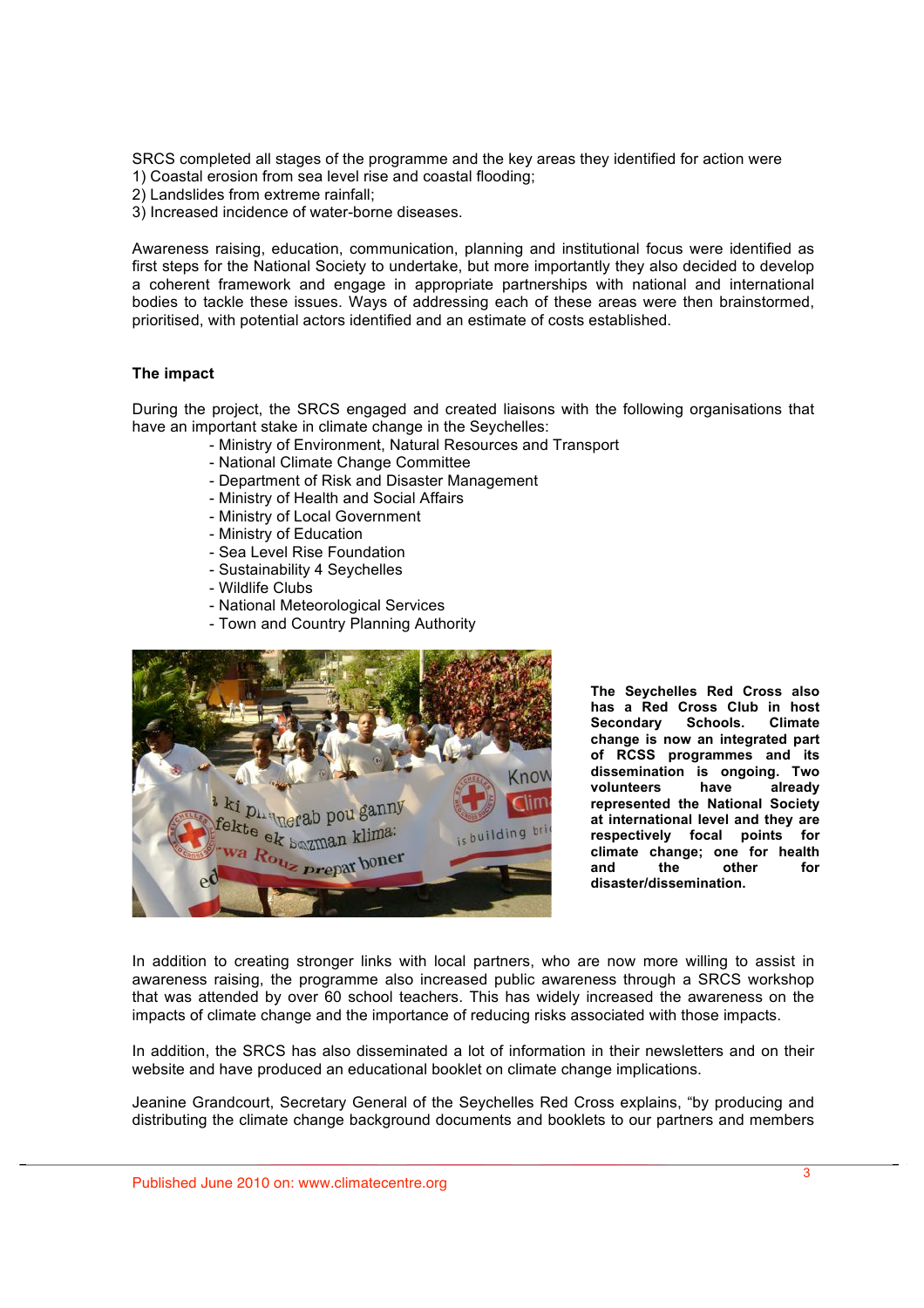of the community, the Red Cross Society of Seychelles has managed to raise the awareness of all stakeholders about how to prepare themselves against the risks of climate change, especially school children, for whom the booklet had been designed. This is indeed a big achievement for our small national society!".

### **Lessons learned**

- Dialogue with key partners such as government departments, NGOs and community groups is very important, as is further reinforcing dialogue with schools and other educational institutions. A central focus of this dialogue should be aimed at developing effective mechanisms for contribution to national and district-level policy, planning and implementation.

- Building a national network of climate change experts and responders to climate-related disasters should form part of a strategy to address climate change. This group of people will be able to help guide the planning and work of the RC/RC. Networking is also essential in presenting consistent messages to the community.

- Maintaining momentum and commitment among volunteers is challenging for the SRCS. By undertaking such a project during periods of relative 'calm' serves keeps the volunteers motivated and involved in the work of the SRCS.

- Achieving community resilience is the biggest challenge of all and requires a concerted and integrated approach. Capacity building and awareness is not sufficient, as communities will need to be empowered to take decisions based upon ever changing circumstances. In view of the high level of uncertainty in climate change at the local level, it is therefore vital that resilience building also incorporates empowerment and access to further advice and resources.

- Through its global network SRCS should strengthen its advocacy role and increase awareness on risk reduction, resilience building and adaptation to climate change.

- Sensitising volunteers and the community at risk is important, and activities should be organised to create awareness in the community.

- Communicating climate change is made easier though the use of media, especially television and radio as well as power point presentations and using a lot of visual aids.

Recommendations from SRCS for other RCRC National Societies trying to address climate change or just starting out:

- Start TODAY before it's TOO LATE
- Integrate your programme with the National one
- Make use of personnel in the government and involve them in your programme
- Involve staff, volunteers and members of your organisation it concerns them and they are the best persons to assist in the dissemination of information

#### **Next steps**

The following further actions have been identified:

- 1. Address risk reduction and improve surveillance of climate impacts, in particular health.
- 2. Build capacity for resilience building and response to climate change within the SRCS and at community level.
- 3. Establish community pilot projects to address coastal erosion and flooding with particular attention to awareness and better communication.